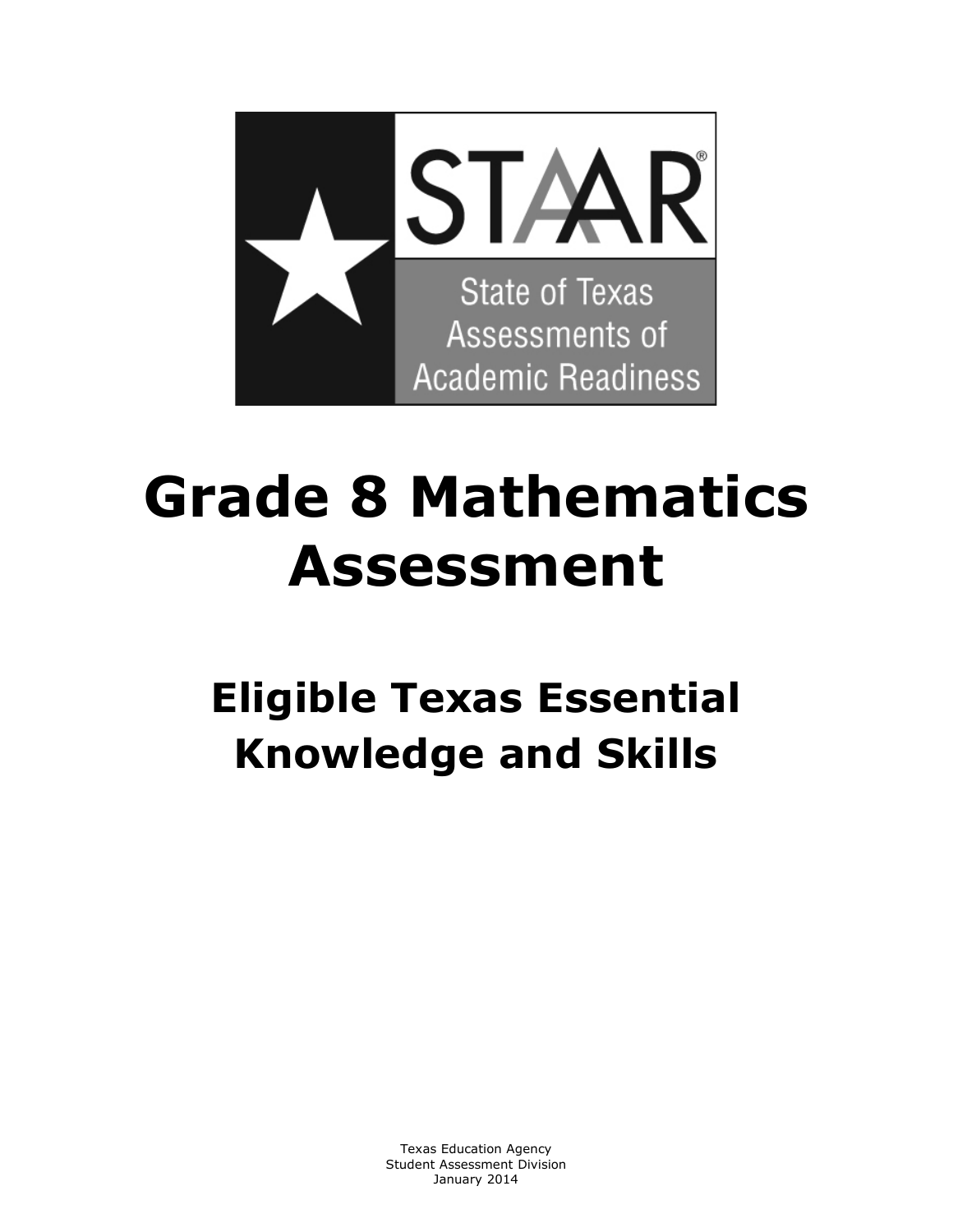# **STAAR Grade 8 Mathematics Assessment**

#### **Mathematical Process Standards**

**These student expectations will not be listed under a separate reporting category. Instead, they will be incorporated into test questions across reporting categories since the application of mathematical process standards is part of each knowledge statement.** 

- (8.1) **Mathematical process standards.** The student uses mathematical processes to acquire and demonstrate mathematical understanding. The student is expected to
	- (A) apply mathematics to problems arising in everyday life, society, and the workplace;
	- (B) use a problem-solving model that incorporates analyzing given information, formulating a plan or strategy, determining a solution, justifying the solution, and evaluating the problem-solving process and the reasonableness of the solution;
	- (C) select tools, including real objects, manipulatives, paper and pencil, and technology as appropriate, and techniques, including mental math, estimation, and number sense as appropriate, to solve problems;
	- (D) communicate mathematical ideas, reasoning, and their implications using multiple representations, including symbols, diagrams, graphs, and language as appropriate;
	- (E) create and use representations to organize, record, and communicate mathematical ideas;
	- (F) analyze mathematical relationships to connect and communicate mathematical ideas; and
	- (G) display, explain, and justify mathematical ideas and arguments using precise mathematical language in written or oral communication.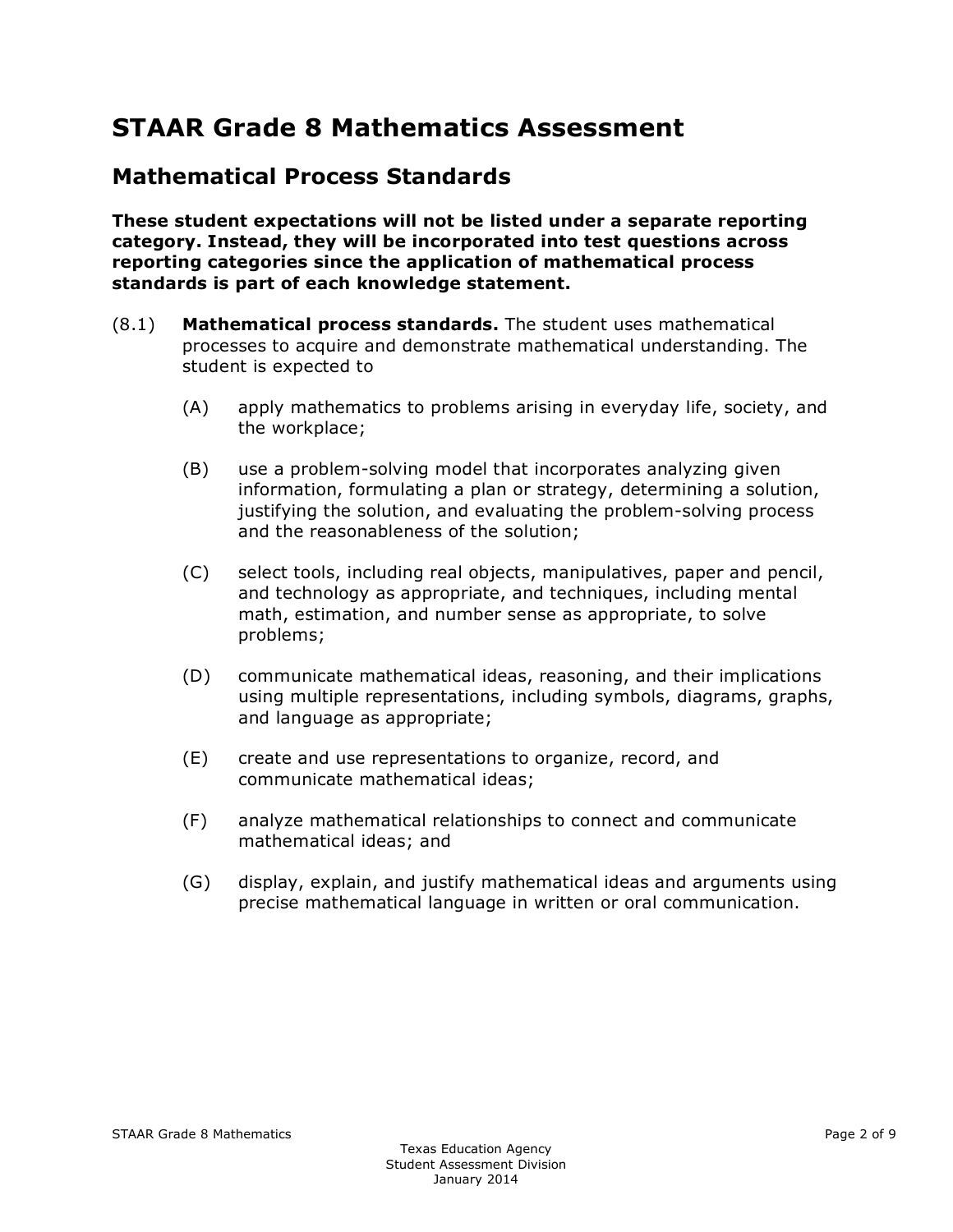#### **Reporting Category 1: Numerical Representations and Relationships**

#### **The student will demonstrate an understanding of how to represent and manipulate numbers and expressions.**

- (8.2) **Number and operations.** The student applies mathematical process standards to represent and use real numbers in a variety of forms. The student is expected to
	- (A) extend previous knowledge of sets and subsets using a visual representation to describe relationships between sets of real numbers; *Supporting Standard*
	- (B) approximate the value of an irrational number, including  $\pi$  and square roots of numbers less than 225, and locate that rational number approximation on a number line; *Supporting Standard*
	- (C) convert between standard decimal notation and scientific notation; and *Supporting Standard*
	- (D) order a set of real numbers arising from mathematical and real-world contexts. *Readiness Standard*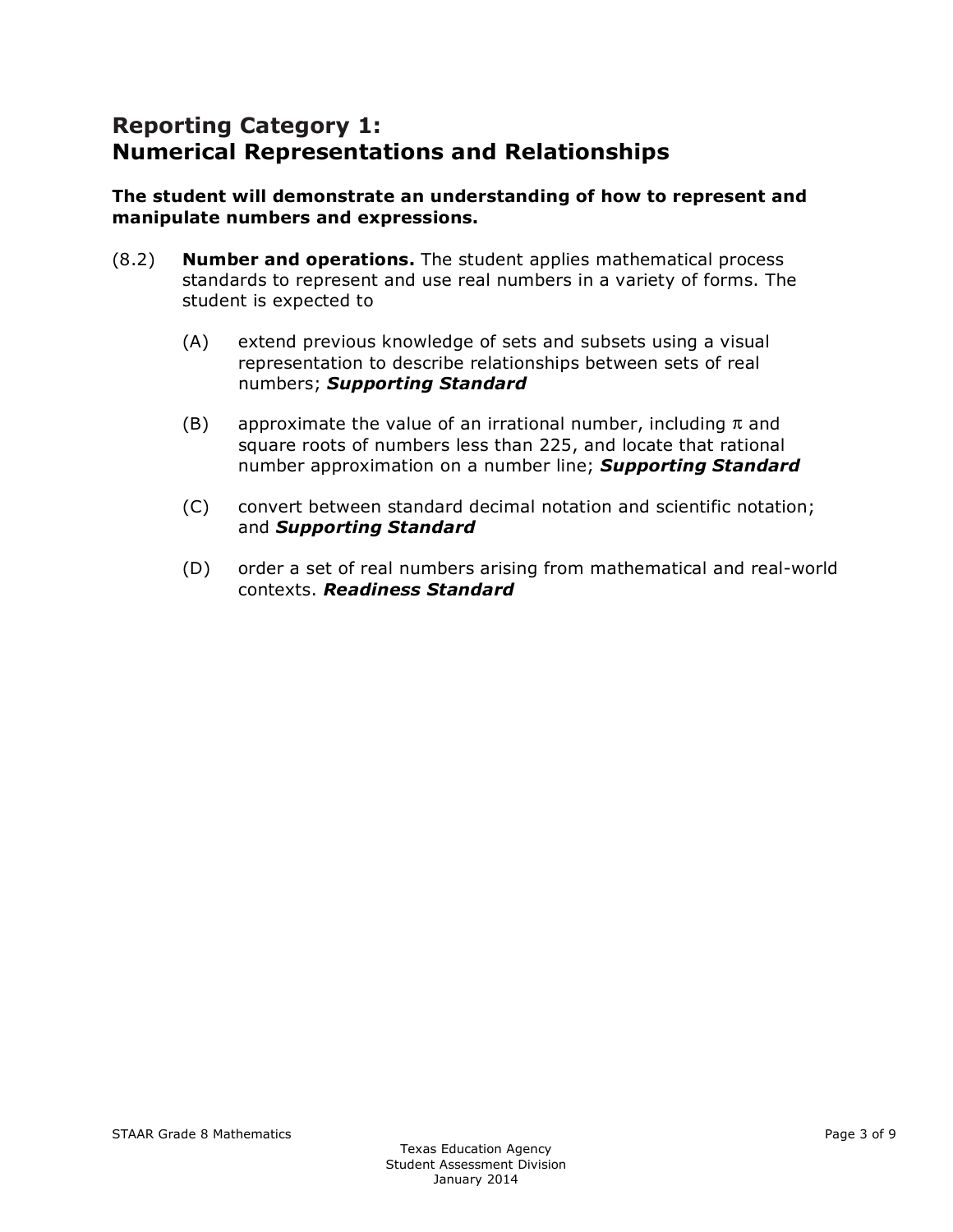# **Reporting Category 2: Computations and Algebraic Relationships**

#### **The student will demonstrate an understanding of how to perform operations and represent algebraic relationships.**

- (8.4) **Proportionality.** The student applies mathematical process standards to explain proportional and non-proportional relationships involving slope. The student is expected to
	- (A) use similar right triangles to develop an understanding that slope, *m*, given as the rate comparing the change in *y*-values to the change in *x*-values,  $(y_2 - y_1)/(x_2 - x_1)$ , is the same for any two points  $(x_1, y_1)$ and  $(x_2, y_2)$  on the same line; **Supporting Standard**
	- (B) graph proportional relationships, interpreting the unit rate as the slope of the line that models the relationship; and *Readiness Standard*
	- (C) use data from a table or graph to determine the rate of change or slope and *y*-intercept in mathematical and real-world problems. *Readiness Standard*
- (8.5) **Proportionality.** The student applies mathematical process standards to use proportional and non-proportional relationships to develop foundational concepts of functions. The student is expected to
	- (A) represent linear proportional situations with tables, graphs, and equations in the form of *y = kx*; *Supporting Standard*
	- (B) represent linear non-proportional situations with tables, graphs, and equations in the form of  $y = mx + b$ , where  $b \ne 0$ ; *Supporting Standard*
	- (E) solve problems involving direct variation; *Supporting Standard*
	- (F) distinguish between proportional and non-proportional situations using tables, graphs, and equations in the form *y = kx* or  $y = mx + b$ , where  $b \neq 0$ ; **Supporting Standard**
	- (G) identify functions using sets of ordered pairs, tables, mappings, and graphs; *Readiness Standard*
	- (H) identify examples of proportional and non-proportional functions that arise from mathematical and real-world problems; and *Supporting Standard*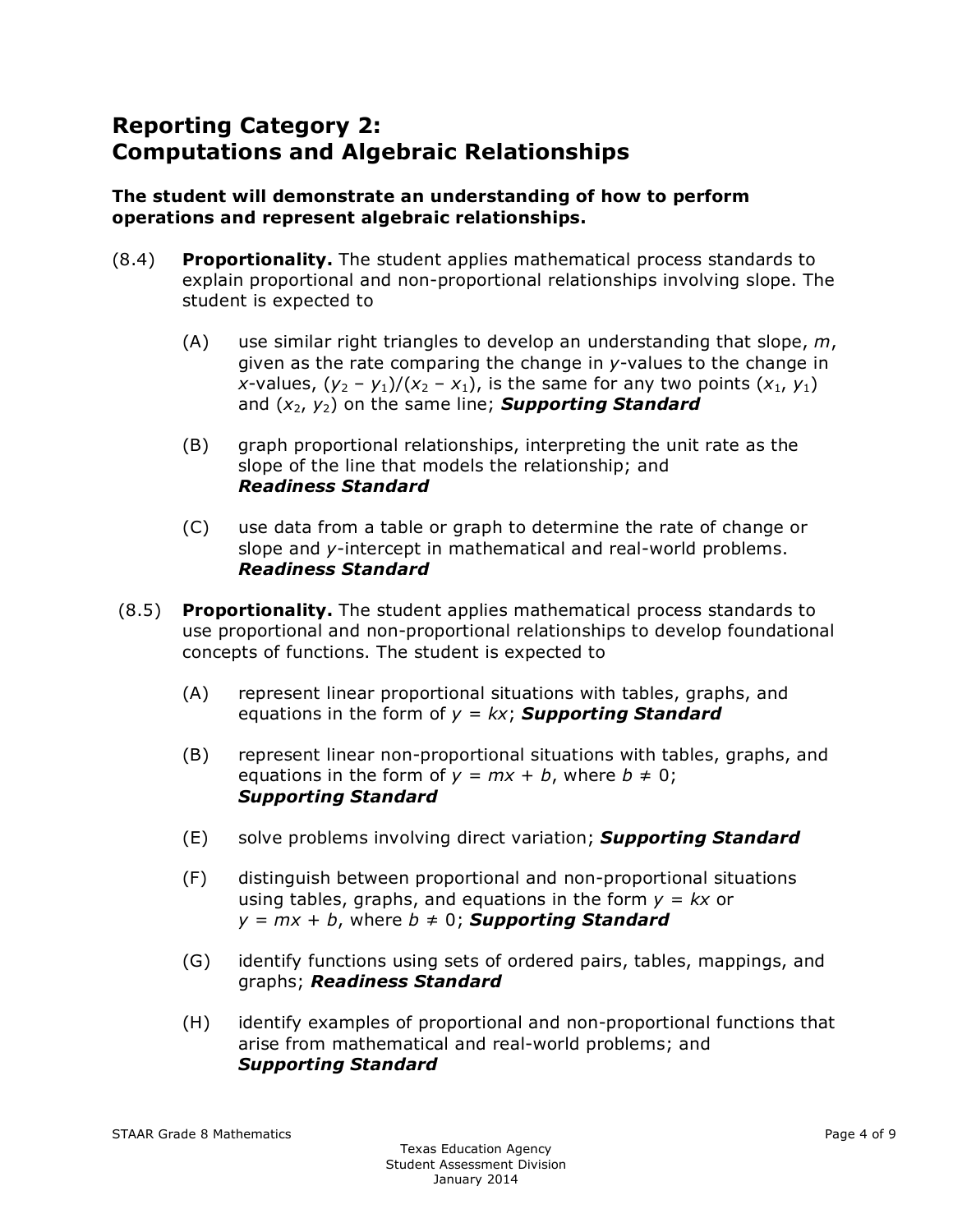- (I) write an equation in the form  $y = mx + b$  to model a linear relationship between two quantities using verbal, numerical, tabular, and graphical representations. *Readiness Standard*
- (8.8) **Expressions, equations, and relationships.** The student applies mathematical process standards to use one-variable equations or inequalities in problem situations. The student is expected to
	- (A) write one-variable equations or inequalities with variables on both sides that represent problems using rational number coefficients and constants; *Supporting Standard*
	- (B) write a corresponding real-world problem when given a one-variable equation or inequality with variables on both sides of the equal sign using rational number coefficients and constants; and *Supporting Standard*
	- (C) model and solve one-variable equations with variables on both sides of the equal sign that represent mathematical and real-world problems using rational number coefficients and constants. *Readiness Standard*
- (8.9) **Expressions, equations, and relationships.** The student applies mathematical process standards to use multiple representations to develop foundational concepts of simultaneous linear equations. The student is expected to
	- (A) identify and verify the values of *x* and *y* that simultaneously satisfy two linear equations in the form  $y = mx + b$  from the intersections of the graphed equations. *Supporting Standard*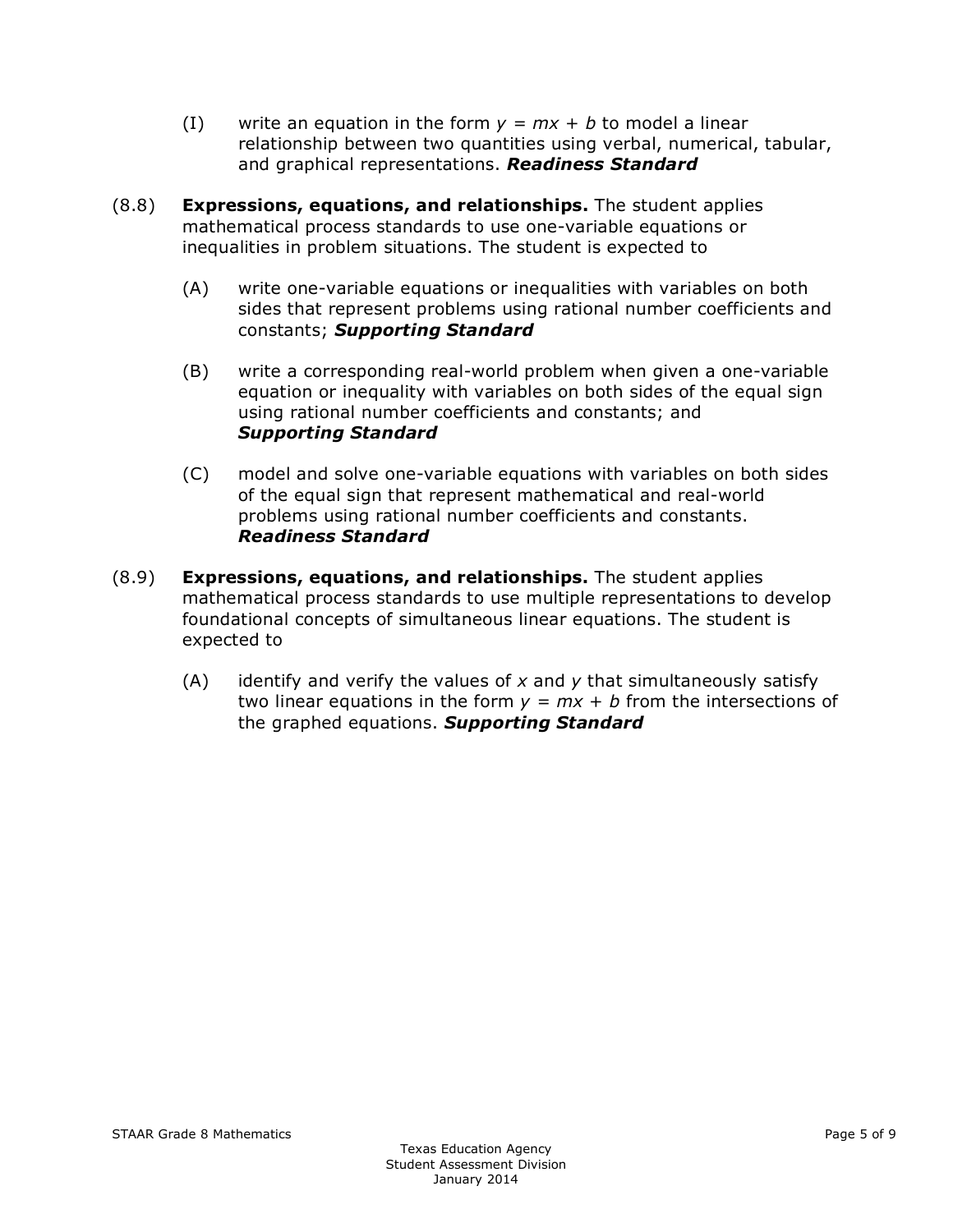# **Reporting Category 3: Geometry and Measurement**

#### **The student will demonstrate an understanding of how to represent and apply geometry and measurement concepts.**

- (8.3) **Proportionality.** The student applies mathematical process standards to use proportional relationships to describe dilations. The student is expected to
	- (A) generalize that the ratio of corresponding sides of similar shapes are proportional, including a shape and its dilation; *Supporting Standard*
	- (B) compare and contrast the attributes of a shape and its dilation(s) on a coordinate plane; and *Supporting Standard*
	- (C) use an algebraic representation to explain the effect of a given positive rational scale factor applied to two-dimensional figures on a coordinate plane with the origin as the center of dilation. *Readiness Standard*
- (8.6) **Expressions, equations, and relationships.** The student applies mathematical process standards to develop mathematical relationships and make connections to geometric formulas. The student is expected to
	- (A) describe the volume formula  $V = Bh$  of a cylinder in terms of its base area and its height; and *Supporting Standard*
	- (C) use models and diagrams to explain the Pythagorean theorem. *Supporting Standard*
- (8.7) **Expressions, equations, and relationships.** The student applies mathematical process standards to use geometry to solve problems. The student is expected to
	- (A) solve problems involving the volume of cylinders, cones, and spheres; *Readiness Standard*
	- (B) use previous knowledge of surface area to make connections to the formulas for lateral and total surface area and determine solutions for problems involving rectangular prisms, triangular prisms, and cylinders; *Readiness Standard*
	- (C) use the Pythagorean theorem and its converse to solve problems; and *Readiness Standard*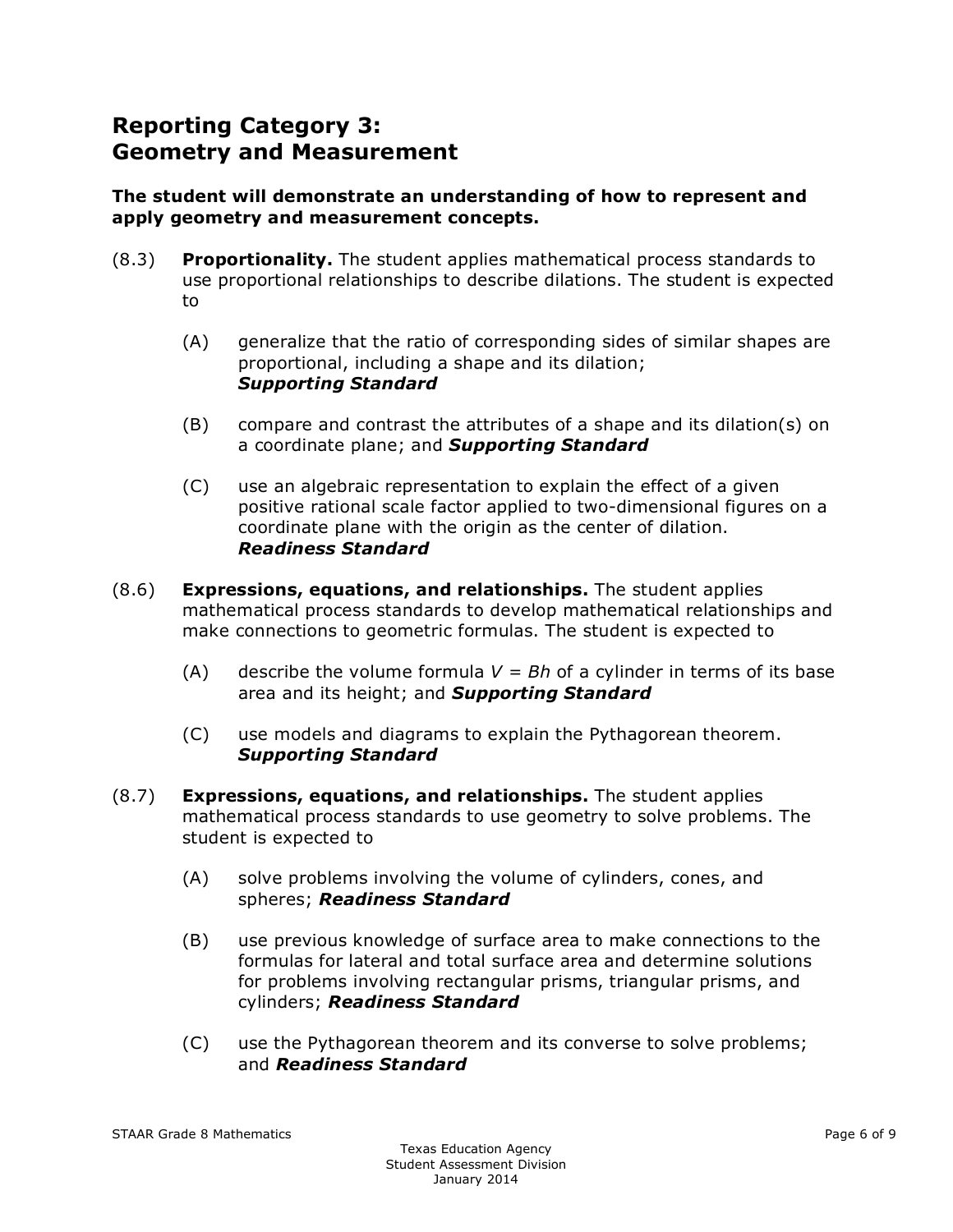- (D) determine the distance between two points on a coordinate plane using the Pythagorean theorem. *Supporting Standard*
- (8.8) **Expressions, equations, and relationships.** The student applies mathematical process standards to use one-variable equations or inequalities in problem situations. The student is expected to
	- (D) use informal arguments to establish facts about the angle sum and exterior angle of triangles, the angles created when parallel lines are cut by a transversal, and the angle-angle criterion for similarity of triangles. *Supporting Standard*
- (8.10) **Two-dimensional shapes.** The student applies mathematical process standards to develop transformational geometry concepts. The student is expected to
	- (A) generalize the properties of orientation and congruence of rotations, reflections, translations, and dilations of two-dimensional shapes on a coordinate plane; *Supporting Standard*
	- (B) differentiate between transformations that preserve congruence and those that do not; *Supporting Standard*
	- (C) explain the effect of translations, reflections over the *x* or *y*-axis, and rotations limited to 90°, 180°, 270°, and 360° as applied to twodimensional shapes on a coordinate plane using an algebraic representation; and *Readiness Standard*
	- (D) model the effect on linear and area measurements of dilated twodimensional shapes. *Supporting Standard*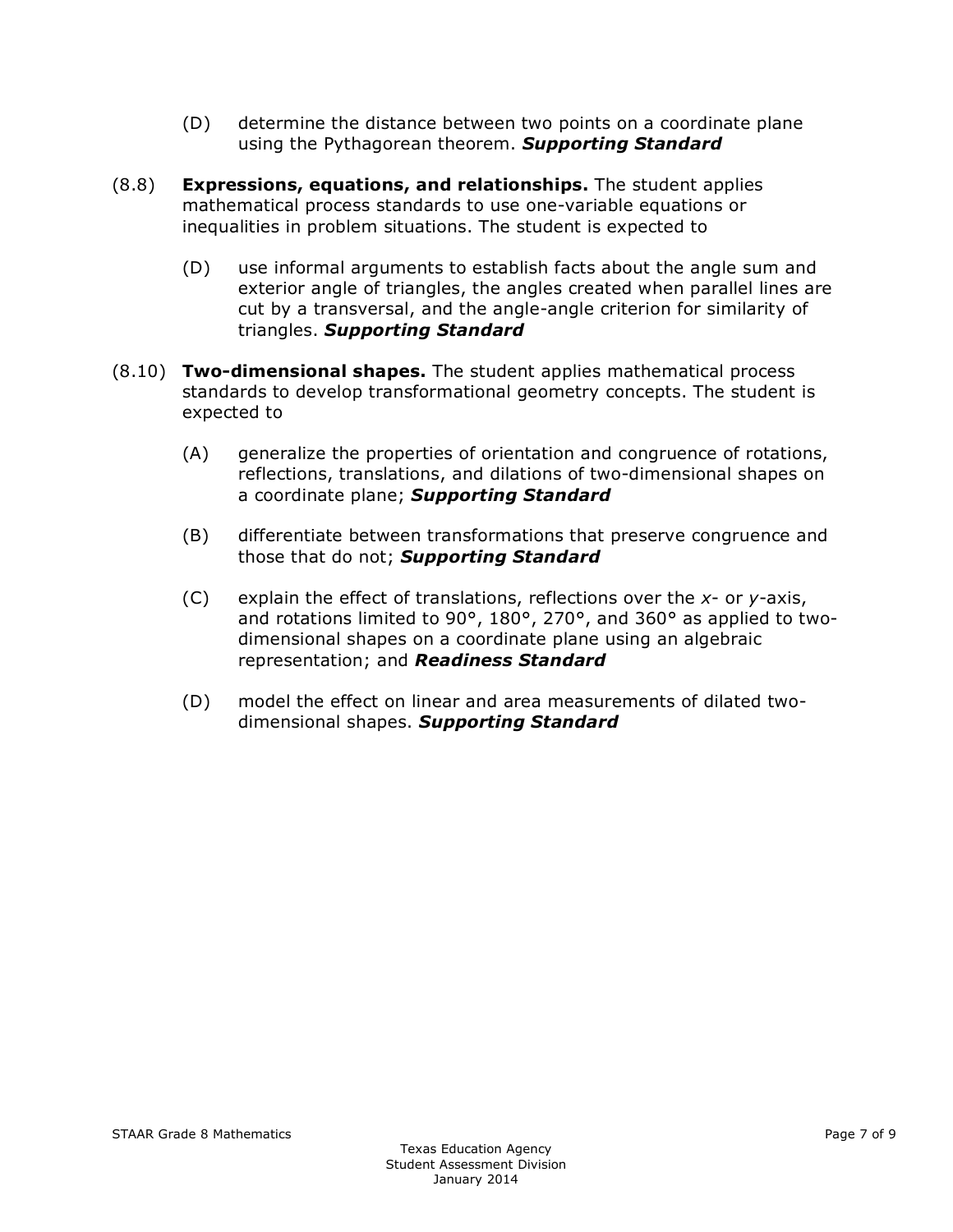# **Reporting Category 4: Data Analysis and Personal Financial Literacy**

#### **The student will demonstrate an understanding of how to represent and analyze data and how to describe and apply personal financial concepts.**

- (8.5) **Proportionality.** The student applies mathematical process standards to use proportional and non-proportional relationships to develop foundational concepts of functions. The student is expected to
	- (C) contrast bivariate sets of data that suggest a linear relationship with bivariate sets of data that do not suggest a linear relationship from a graphical representation; and *Supporting Standard*
	- (D) use a trend line that approximates the linear relationship between bivariate sets of data to make predictions. *Readiness Standard*
- (8.11) **Measurement and data.** The student applies mathematical process standards to use statistical procedures to describe data. The student is expected to
	- (A) construct a scatterplot and describe the observed data to address questions of association such as linear, non-linear, and no association between bivariate data; and *Supporting Standard*
	- (B) determine the mean absolute deviation and use this quantity as a measure of the average distance data are from the mean using a data set of no more than 10 data points. *Supporting Standard*
- (8.12) **Personal financial literacy.** The student applies mathematical process standards to develop an economic way of thinking and problem solving useful in one's life as a knowledgeable consumer and investor. The student is expected to
	- (A) solve real-world problems comparing how interest rate and loan length affect the cost of credit; *Supporting Standard*
	- (C) explain how small amounts of money invested regularly, including money saved for college and retirement, grow over time; *Supporting Standard*
	- (D) calculate and compare simple interest and compound interest earnings; and *Readiness Standard*